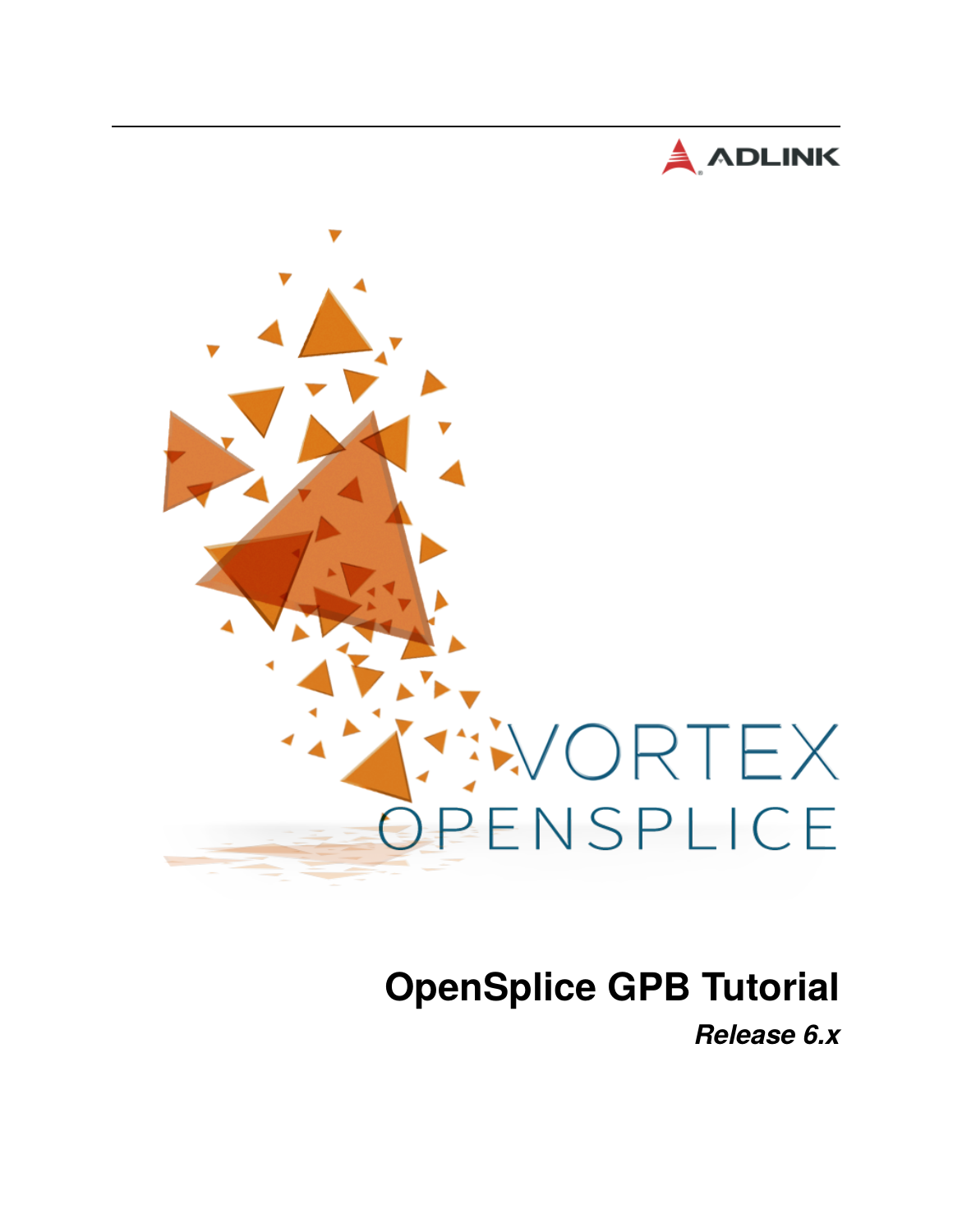# **CONTENTS**

| $\mathbf{1}$            | <b>Preface</b><br>1.1<br>1.2                                                                                                                                                      | $\mathbf{1}$<br>$\overline{1}$<br>$\mathbf{1}$ |  |  |  |  |
|-------------------------|-----------------------------------------------------------------------------------------------------------------------------------------------------------------------------------|------------------------------------------------|--|--|--|--|
| $\overline{2}$          | $\overline{2}$<br><b>Introduction</b><br>$\overline{2}$<br>2.1                                                                                                                    |                                                |  |  |  |  |
| 3                       | Proto message for a DDS system<br>3.1<br>3.2<br>3.3                                                                                                                               | 6<br>6<br>6<br>$\overline{7}$                  |  |  |  |  |
| $\overline{\mathbf{4}}$ | Compiling the datamodel with the GPB compiler<br>4.1<br>4.2<br>4.3<br>4.4                                                                                                         | 11<br>11<br>11<br>12<br>13                     |  |  |  |  |
| 5                       | Using the generated API in applications<br>5.1<br>5.2<br>5.3                                                                                                                      | 14<br>14<br>15<br>15                           |  |  |  |  |
| 6                       | <b>Evolving data models</b><br>6.1<br>6.2<br>6.3<br>New publisher and old subscriber $\dots \dots \dots \dots \dots \dots \dots \dots \dots \dots \dots \dots \dots \dots$<br>6.4 | 16<br>17<br>17<br>17<br>18                     |  |  |  |  |
| $\overline{7}$          | <b>Contacts &amp; Notices</b><br>7.1<br>7.2                                                                                                                                       | 19<br>19<br>20                                 |  |  |  |  |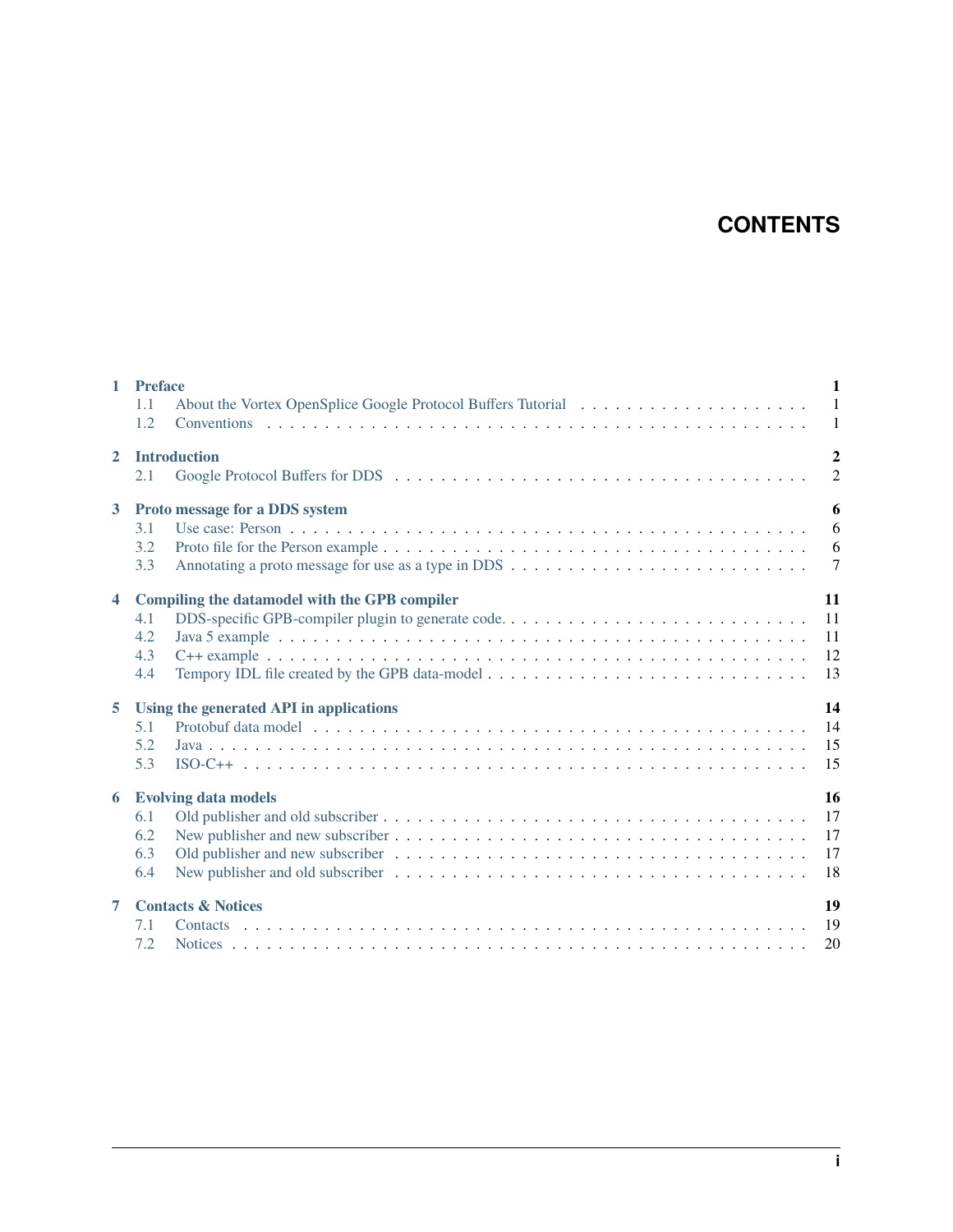## **ONE**

# **PREFACE**

# <span id="page-2-1"></span><span id="page-2-0"></span>**1.1 About the Vortex OpenSplice Google Protocol Buffers Tutorial**

This *Vortex OpenSplice GPB Tutorial* is included with the Vortex OpenSplice Documentation Set.

It describes how to use the Vortex OpenSplice **ISO C++ API** and **Java 5 API** in combination with **Google Protocol Buffers** (*GPB*) data models.

This Tutorial assumes that the user is already familiar with the DDS API as well as the Vortex OpenSplice product.

#### *Intended Audience*

This Guide is intended for anyone who wants to use **Google Protocol Buffers for DDS** in developing and running applications with Vortex OpenSplice.

#### *Further Information*

Detailed information about Vortex OpenSplice itself is provided in the *User* and *Deployment* Guides, which also give details of where additional information can be found, such as the Vortex OpenSplice FAQs, Knowledge Base, bug reports, *etc.*

# <span id="page-2-2"></span>**1.2 Conventions**

The icons shown below are used to help readers to quickly identify information relevant to their specific use of Vortex OpenSplice.

| Icon                | Meaning                                                           |
|---------------------|-------------------------------------------------------------------|
|                     | Item of special significance or where caution needs to be taken.  |
| $\boldsymbol{\Phi}$ | Item contains helpful hint or special information.                |
| <b>Windows</b>      | Information applies to Windows $(e.g. XP, 2003, Windows 7)$ only. |
| Unix                | Information applies to Unix-based systems (e.g. Solaris) only.    |
| Linux               | Information applies to Linux-based systems $(e.g.$ Ubuntu) only.  |
|                     | C language specific.                                              |
| $C++$               | $C++$ language specific.                                          |
| C#                  | C# language specific.                                             |
| Java                | Java language specific.                                           |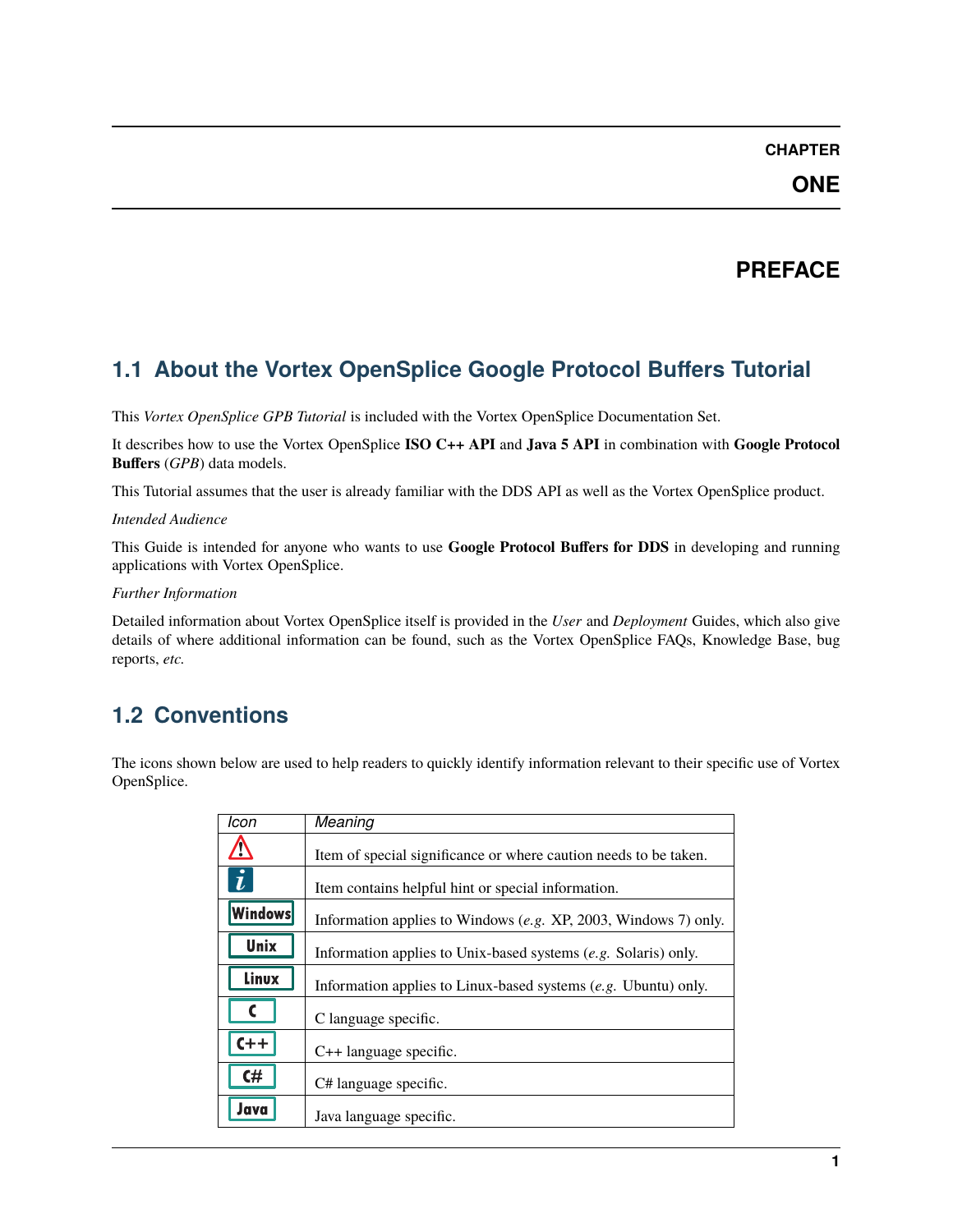# **INTRODUCTION**

# <span id="page-3-1"></span><span id="page-3-0"></span>**2.1 Google Protocol Buffers for DDS**

*Vortex OpenSplice* is capable of using the **Google Protocol Buffer** (*GPB*) system for publishing and subscribing GPB messages in a DDS system. This makes it possible to use GPB as an alternative to OMG-IDL for those who prefer to use GPB rather than IDL. With the seamless integration of GPB and DDS technologies there is no need for OMG-IDL knowledge or visibility when working with GPB data models, and no OMG-DDS data-types are needed in the application (no explicit type-mapping between GPB and DDS types is required).

This results in an easy migration of GPB users to DDS(-based data-sharing) with data-centric GPB with support for keys, filters and (future) QoS-annotations (ony a few DDS calls are needed). Also easy migration of DDS applications to GPB(-based data-modeling), only the field accessors change.

This Tutorial will describe how this is done for the language bindings **Java5** and **ISO-C++** by defining a GPB message layout which is compiled into proper interfaces for the Vortex DDS system.

### **2.1.1 GPB Installation and usage with DDS**

Google Protocol Buffers (GPB) can be downloaded from the following locations:

Linux: <https://github.com/google/protobuf/releases/download/v2.6.1/protobuf-2.6.1.tar.gz>

Windows: <https://github.com/google/protobuf/releases/download/v2.6.1/protobuf-2.6.1.zip>

After unpacking follow the install instructions located in install.txt in the unpacked directory. For windows there is a visual studio solution file that will build everything that is needed.

### $|\dot{\mathbf{t}}|$

In order for GPB to work with DDS an environment variable **PROTOBUF\_HOME** needs to be set that points to the unpacked directory.

For windows also another environment variable **PROTOBUF\_LIB\_HOME** needs to be set that points to the directory that contains the generated libprotobuf.lib.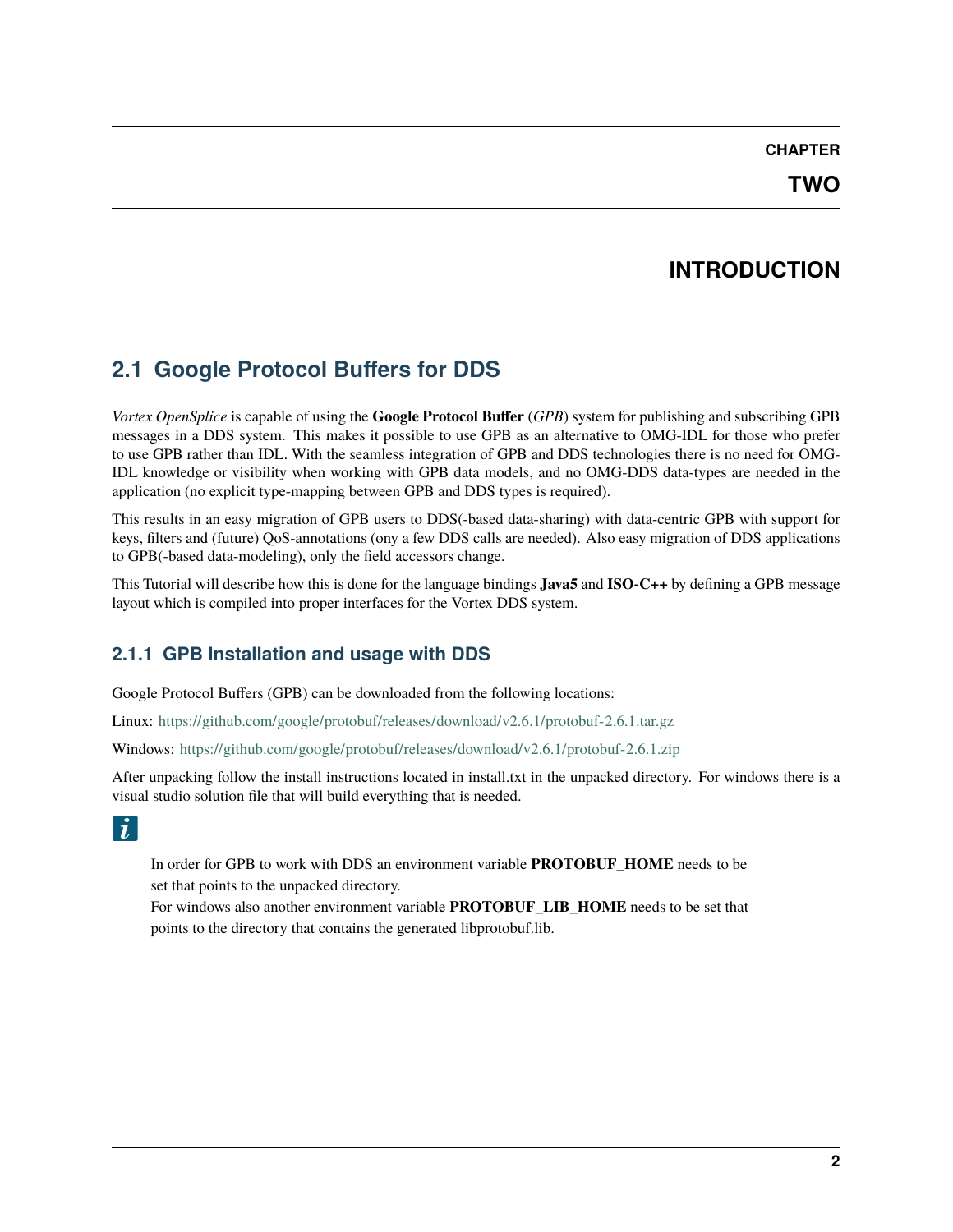### **2.1.2 IDL usage in a DDS system**

In a Data Distributed System (DDS) as a Global DataSpace (GDS) for ubiquitous information-sharing in distributed systems as specified by the Object Management Group (OMG), the data is traditionally captured in the platform- and language-independent OMG-IDL language. The relational model of DDS is supported by the notion of identifying key fields in these data structures where structure/content-awareness by the middleware allows for dynamic querying and filtering of data.

### **2.1.3 Google Protocol Buffers**

Google Protocol Buffers (GPB) are a flexible, efficient, automated mechanism for serializing structured data; think XML, but smaller, faster, and simpler. One can define how data needs to be structured once, after which languagespecific source code can be generated to easily write and read this structured data to and from a variety of data streams using a variety of languages. The information structure is defined in so-called *protocol buffer* message types in .proto files. Each protocol buffer message is a small logical record of information, containing a series of name-value pairs. This approach is quite similar to using IDL for data modeling in combination with an IDL compiler (as available in OpenSplice and DDS implementations in general).

Additionally, the GPB data structure can be updated without breaking deployed programs that are compiled against the 'old' format, similar to the *xTypes* concept as defined for DDS.

#### **Using a GPB data-model instead of an IDL data-model**

For an IDL-OMG based application, the IDL file is compiled with the IDL-PP compiler to generate the needed classes.

For Java as an example, Address.idl will (among others) be compiled into:

- Address.java
- AddressTypesSupport.java
- AddressDataWriter.java
- AddressDataReader.java

 $\bullet$  ...

Using a GPB data-model, it is not necessary to create IDL files. The protoc\_gen\_ddsJava plug-in in OpenSplice will create them from the given .proto data-model.

For the GPB .proto based application, the .proto file is first compiled by the Google protoc compiler. This compiler will call the protoc\_gen\_ddsJava plug-in in OpenSplice with the .proto data parsed into a CodeGeneratorRequest protocol buffer.

The OpenSplice plug-in will generate an IDL file from this data. Any field member that is marked as key or filterable is explicitly mapped to a member in the IDL type.

The complete serialized .proto message is stored in the generic ospl\_protobuf\_data attribute as a sequence of bytes (making it opaque data for DDS). The mapping between data types is given in the table *[Mapping of GPB types](#page-6-0) [to DDS types](#page-6-0)*.

As the next step the IDL-PP compiler will generate the previously-named files from the idl file needed for the DDS domain. The Google protoc compiler will generate the classes needed for the GPB domain.

The dds options for the proto file are given in the *[omg/dds/descriptor.proto](#page-5-0)* file listed below. This proto file shows how the different dds options on the proto file are interpreted, and gives the unique id 1016 to the dds types.

# $|\dot{\mathbf{L}}|$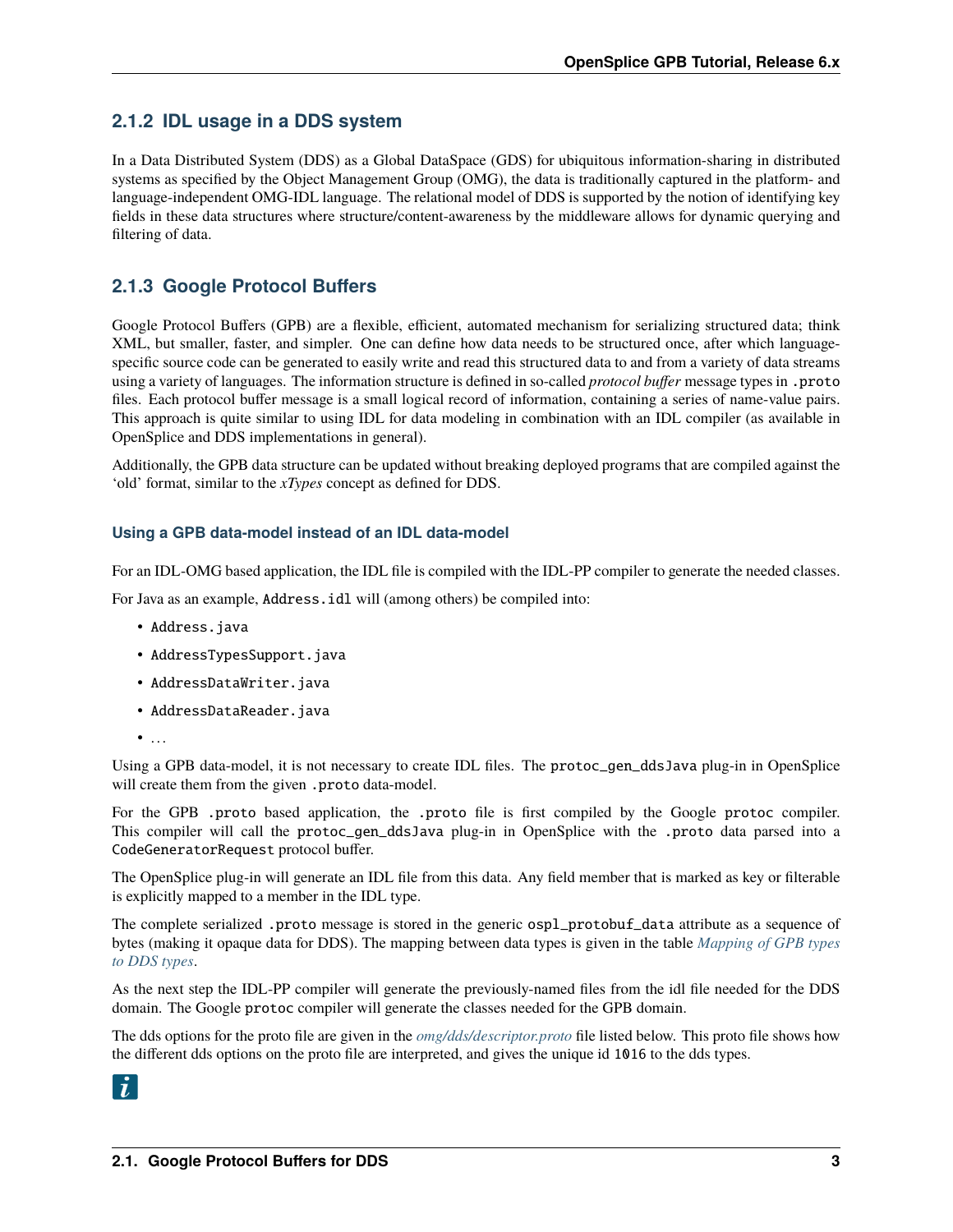#### **Note that the id 1016 has officially been granted to the Vortex product by Google.**

This ensures these options are always unique and won't clash with any options used by users.

How mapping is done between the different languages is shown below in the table *[Mapping of GPB types to DDS types](#page-6-0)*.

#### <span id="page-5-0"></span>**omg/dds/descriptor.proto**

```
syntax = "proto2";
import "google/protobuf/descriptor.proto";
package omg.dds;
option java_package = "org.omg.dds.protobuf";
option java_outer_classname = "DescriptorProtos";
\sqrt{*} These options are required for any .proto message that needs to be available
 * in DDS.
 *
 * - name: An optional scoped name to allow overriding the name of the type in
    DDS. The dot('.') can be used as a scoping separator. In case the name
    starts with a dot, the name will be interpreted as an absolute scope name.
    If not, the name will be considered relative to the scope of the message
    including its 'package'.
 */
message MessageOptions {
   optional string name = 1 [default = ""];
}
extend google.protobuf.MessageOptions {
  optional omg.dds.MessageOptions type = 1016;
}
/* These options are provided to assign specific behaviour to a member of a
 * DDS-enabled .proto message in DDS. These options will only be applied in case
 * the omg.dds.MessageOptions.type has been applied to the message in which the
 * member is modeled.
 *
 * - key: Make the member part of the key of the type in DDS. Each unique
    key-value will become a separate instance with its own history in DDS. Only
    * 'required' members can be made part of the key and key-definitions cannot
    be modified in future versions of the message. Members that are part of the
    key are automatically filterable as well.
 *
 * - filterable: Ensure the member is filterable in DDS using a so-called
     ContentFilteredTopic or QueryCondition. Only 'required' members can be made
    * filterable and filterable definitions cannot be modified in future versions
 * of the message.
 *
 * - name: Override the name of the member in DDS. This only applies to members
     that are marked as key and/or filterable.
 */
message FieldOptions {
```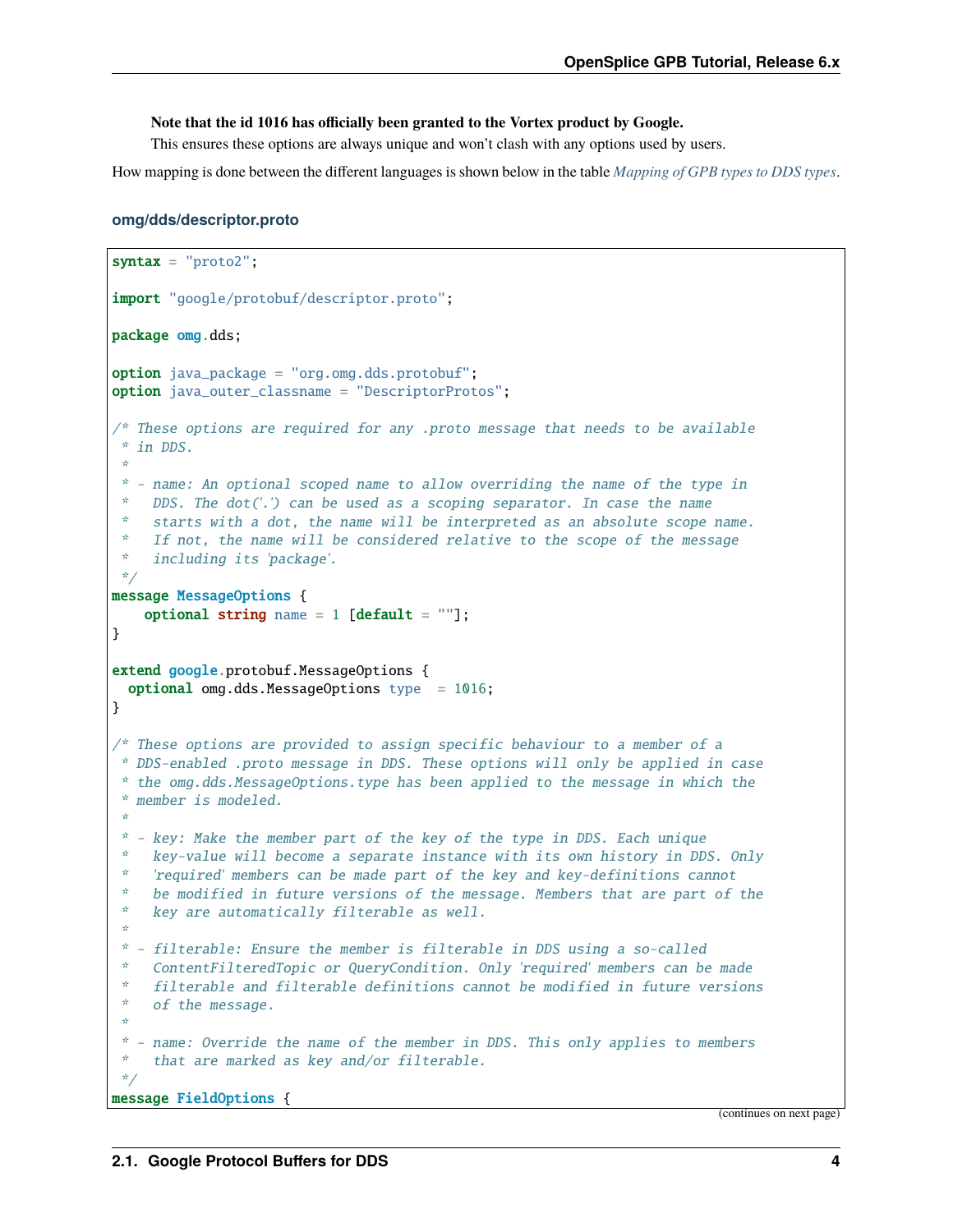```
optional bool key = 1 [default = false];
    optional bool filterable = 2 [default = false];
    optional string name = 3 [default = ""];
}
extend google.protobuf.FieldOptions {
  optional omg.dds.FieldOptions member = 1016;
}
```
#### <span id="page-6-0"></span>**Mapping of GPB types to DDS types**

| .proto               | <b>Notes</b>                                            | $C++Type$          | Java          | <b>DDS IDL</b> |
|----------------------|---------------------------------------------------------|--------------------|---------------|----------------|
| Type                 |                                                         |                    | <b>Type</b>   | <b>Type</b>    |
| double               |                                                         | double             | double        | double         |
| float                |                                                         | float              | float         | float          |
| int32                | Uses variable-length encoding. Inefficient for encod-   | int <sub>32</sub>  | int           | long           |
|                      | ing negative numbers; if your field is likely to have   |                    |               |                |
|                      | negative values, use sint32 instead                     |                    |               |                |
| int <sub>64</sub>    | Uses variable-length encoding. Inefficient for encod-   | int <sub>64</sub>  | long          | long long      |
|                      | ing negative numbers; if your field is likely to have   |                    |               |                |
|                      | negative values, use sint64 instead                     |                    |               |                |
| uint32               | Uses variable-length encoding                           | uint32             | int           | unsigned       |
|                      |                                                         |                    |               | long           |
| uint64               | Uses variable-length encoding                           | uint <sub>64</sub> | long          | unsigned       |
|                      |                                                         |                    |               | long long      |
| sint32               | Signed int value.<br>Uses variable-length encoding.     | int <sub>32</sub>  | int           | long           |
|                      | These encode negative numbers more efficiently than     |                    |               |                |
|                      | regular int32s.                                         |                    |               |                |
| sint64               | Uses variable-length encoding. Signed int value.        | int64              | long          | long long      |
|                      | These encode negative numbers more efficiently than     |                    |               |                |
|                      | regular int64s.                                         |                    |               |                |
| fixed32              | Always four bytes. More efficient than uint32 if values | $u$ int $32$       | int           | unsigned       |
|                      | are often greater than 2^28.                            |                    |               | long           |
| fixed64              | Always eight bytes. More efficient than uint64 if val-  | uint <sub>64</sub> | long          | unsigned       |
|                      | ues are often greater than 2^56.                        |                    |               | long long      |
| sfixed <sub>32</sub> | Always four bytes.                                      | int <sub>32</sub>  | int           | long           |
| sfixed64             | Always eight bytes.                                     | int <sub>64</sub>  | long          | long long      |
| bool                 |                                                         | bool               | boolean       | bool           |
| string               | A string must always contain UTF-8 encoded or 7-bit     | string             | <b>String</b> | string         |
|                      | <b>ASCII</b> text                                       |                    |               |                |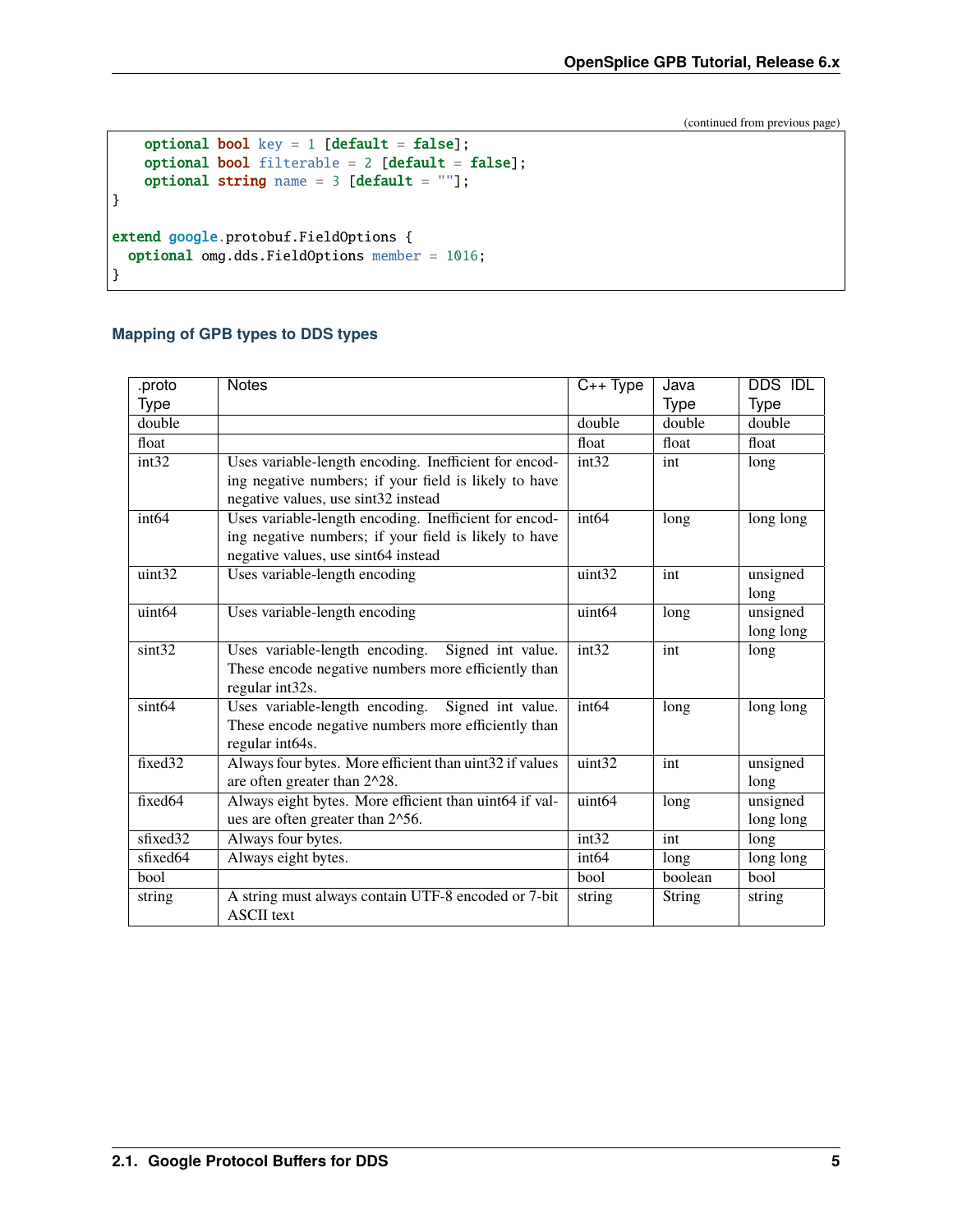### **THREE**

# **PROTO MESSAGE FOR A DDS SYSTEM**

<span id="page-7-0"></span>Individual declarations in a .proto file can be annotated with a number of options. Options do not change the overall meaning of a declaration, but may affect the way it is handled in a particular context.

Options can be defined at different levels:

- File-level options: meaning they should be written at the top-level scope, not inside any message, enum, or service definition.
- Message-level options: meaning they should be written inside message definitions.
- Field-level options: meaning they should be written inside field definitions. Enum types, enum values, service types, and service methods.

## <span id="page-7-1"></span>**3.1 Use case: Person**

In this use case example, a system capable of describing the personal data of persons must be built using the GPB data-model

The layout can be:

```
string name
integer age
sequence phone-number + type
sequence friends
```
### <span id="page-7-2"></span>**3.2 Proto file for the Person example**

This use case is described in this .proto file:

```
import "omg/dds/descriptor.proto";
package address;
message Person {
   required string name = 1;
   required int32 age = 2;
   optional string email = 3;
   enum PhoneType {
      UNDEFINED = 0;
```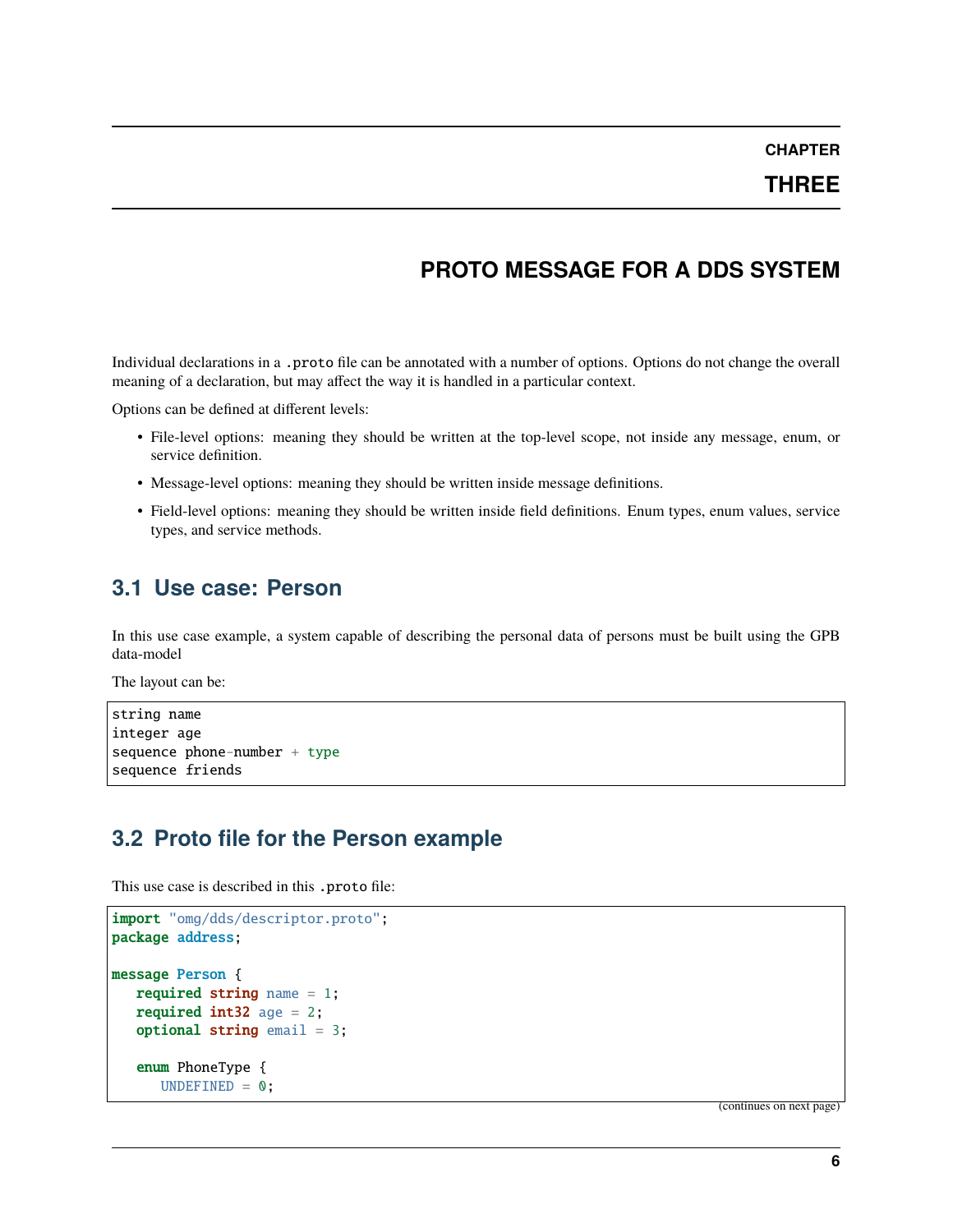```
MOBILE = 1;HOME = 2;WORK = 3;}
  message PhoneNumber {
     required string number = 1;
     optional PhoneType type = 2 [default = HOME];
  }
repeated PhoneNumber phone = 4;
repeated Person friend = 5;
}
```
GPB labels every field as either a *required* or an *optional* field. Required fields are *always* used/filled; optional fields may or may not be.

Different data models are compatible if all *required* fields are the same. Data models can be extended with extra fields; if those new fields are all *optional*, then the new model will still be compatible with older applications using the old data model.

In our example the *name* and *age* are always required. The *email* string is optional, as extra information for this person. The sequences with phone numbers and friends are allowed to be empty.

Detailed explanation for the layout of a .proto file can be found in the Google Protocol buffer documentation on <https://developers.google.com/protocol-buffers/docs/proto>

## <span id="page-8-0"></span>**3.3 Annotating a proto message for use as a type in DDS**

For the GPB message to be able to be handled correctly in a DDS system, some options are needed in the .proto file which define how the GPB message shall behave in the DDS system.

At the message level there is an extra option . omg.dds.type. This tells the protocol buffer compiler that this message is also a dds type message. This type option has a optional extra parameter for giving this type a dds type name. By default it has the same name in the DDS domain as it has in GPB.

The Person example with this option:

```
import "omg/dds/descriptor.proto";
package address;
message Person {
option (.omg.dds.type) = \{\};
required string name = 1;
required int32 age = 2;
enum PhoneType {
 UNDEFINED = 0;
 MOBILE = 1;HOME = 2:
 WORK = 3;}
```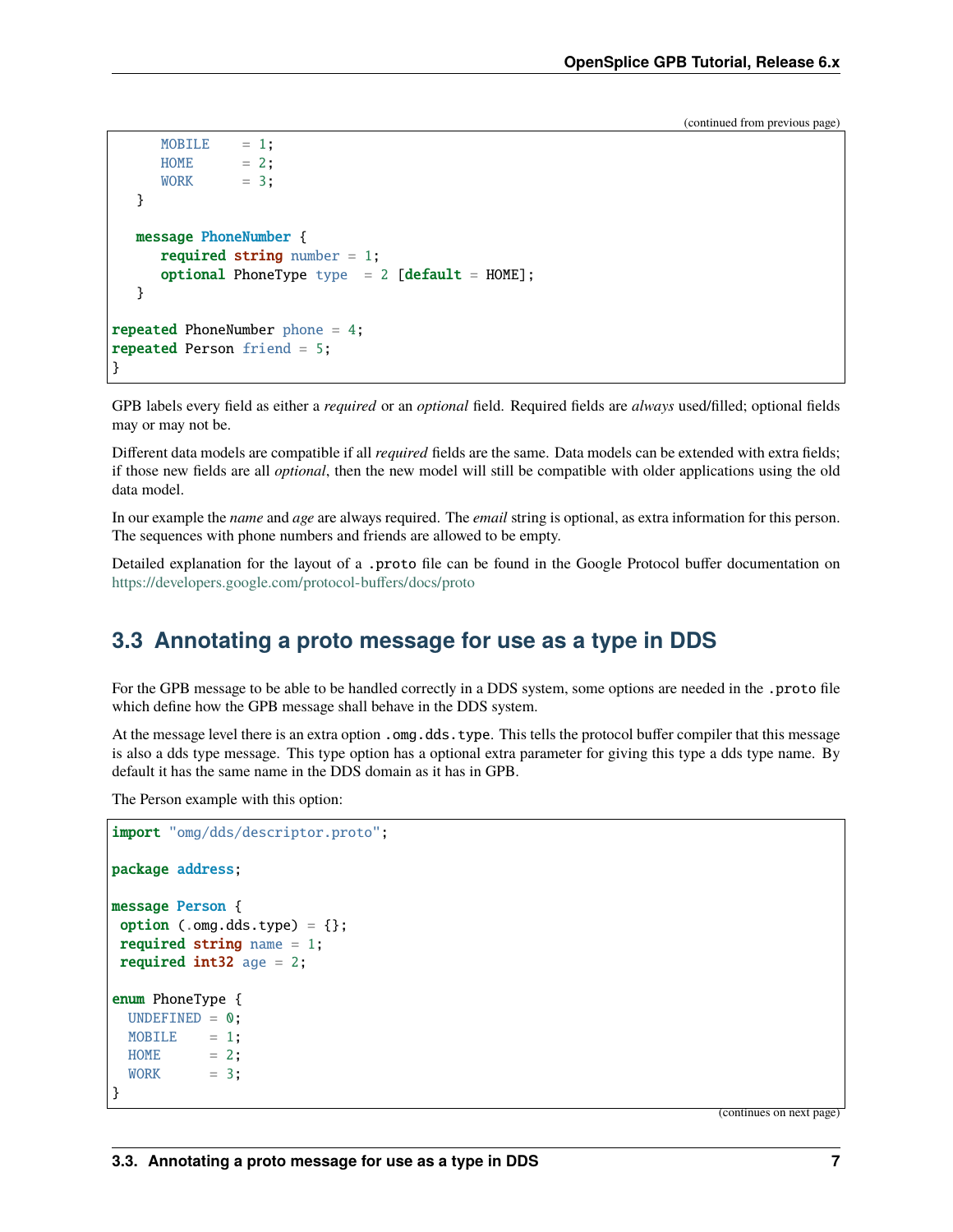```
message PhoneNumber {
  required string number = 1;
 optional PhoneType type = 2 [default = HOME];
}
repeated PhoneNumber phone = 4;
repeated Person friend = 5;
}
```
#### **3.3.1 Proto file with omg.dds.member.key option**

For support of a key value in the datamodel, the option key can be given as a field-member option. One or more fields containing this option will indicate that these members make a unique key identifier in the data model. A field indicated as a key field must always be a *required* field for GPB. Also a key field is automatically a filterable field, as described below.

The Person example with *name* as a unique key (this means that each unique value of the name will lead to a separate instance in DDS with its own history):

```
import "omg/dds/descriptor.proto";
package address;
message Person {
   option (.omg.dds.type) = \{\};
   required string name = 1 [(.omg.dds.member).key = true];
   required int32 age = 2;
   optional string email = 3;
}
enum PhoneType {
  UNDEFINED = 0;
   MOBILE = 1;HOME = 2;WORK = 3;}
message PhoneNumber {
   required string number = 1;
   optional PhoneType type = 2 [default = HOME];
}
repeated PhoneNumber phone = 4;
repeated Person friend = 5;
```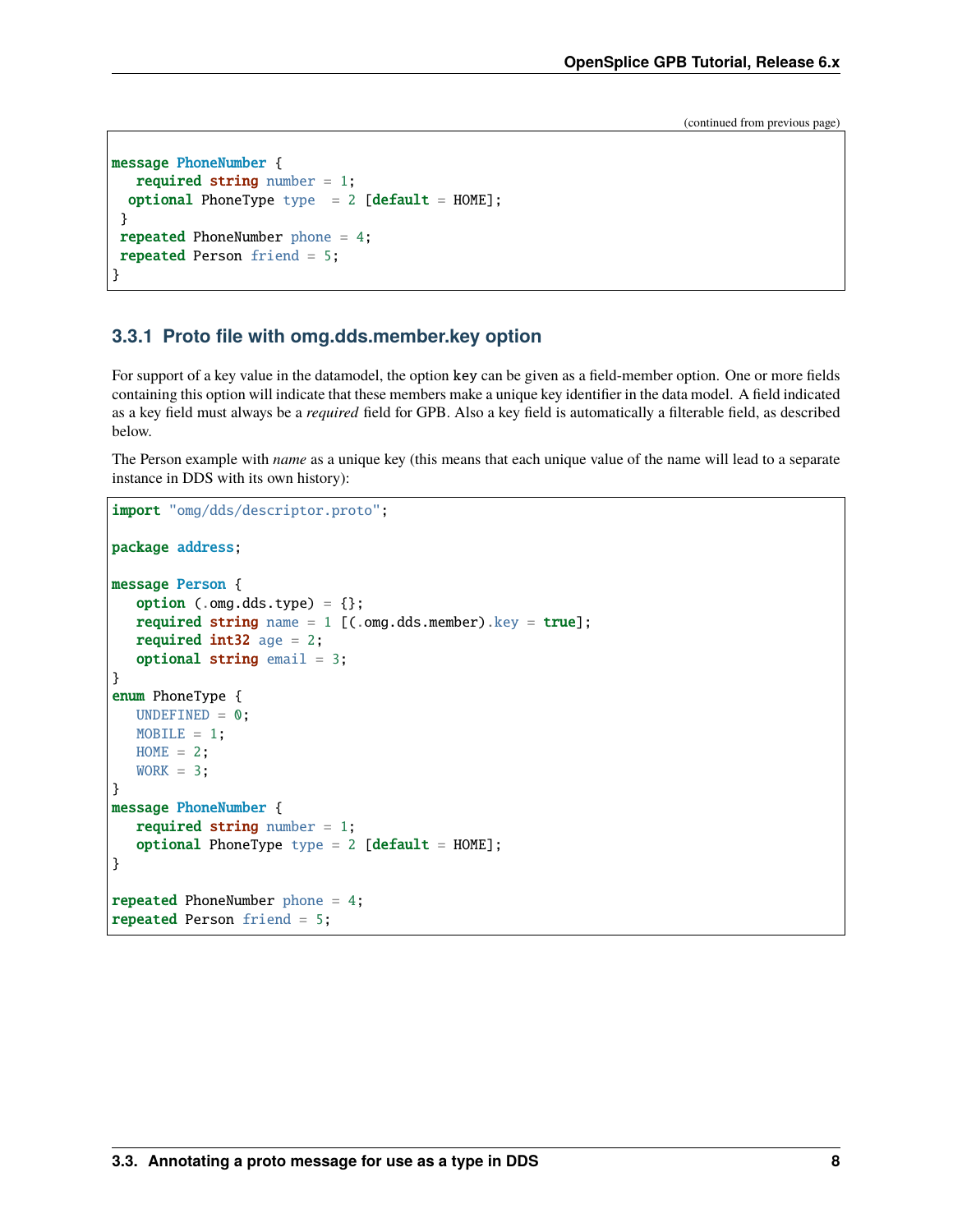#### **3.3.2 Proto file with omg.dds.member.filterable option**

For support of filterable fields in the datamodel, the option filterable can be given as a field-member option.

One or more fields with this option indicates that these members are available for dynamic querying and filtering by means of a QueryCondition or ContentFilteredTopic in DDS.

A field marked as a filterable field must always be a *required* field in GPB. A key field is always filterable, by definition.

The Person example with *age* as a filterable attribute:

```
import "omg/dds/descriptor.proto";
package address;
message Person {
option (.omg.dds.type) = {};
required string name = 1 [(.omg.dds.member).key = true];
required int32 age = 2 [(.omg.dds.member).filterable = true];
optional string email = 3;
enum PhoneType {
 UNDEFINED = 0;
 MOBILE = 1:
 HOME = 2;
 WORK = 3;}
message PhoneNumber {
  required string number = 1;
 optional PhoneType type = 2 [default = HOME];
}
repeated PhoneNumber phone = 4;
repeated Person friend = 5;
}
```
#### **3.3.3 Proto file with omg.dds.member.name option**

The previous examples will result in a DDS type with the directly-mapped fields in IDL with the same name as in proto. (Key fields and filterable fields are directly mapped.)

If a different name is needed in the DDS domain for a fieldname in the generated IDL and dds type, a name can be given as an omg.dds.member option.

Example where the *age* field will be named AgeInYears in the DDS domain:

```
import "omg/dds/descriptor.proto";
package address;
message Person {
option (.omg.dds.type) = \{\};
required string name = 1 [(.omg.dds.member).key = true];
required int32 age = 2 [(.omg.dds.member) = { name: "AgeInYears" filterable: true }];
optional string email = 3 ;
```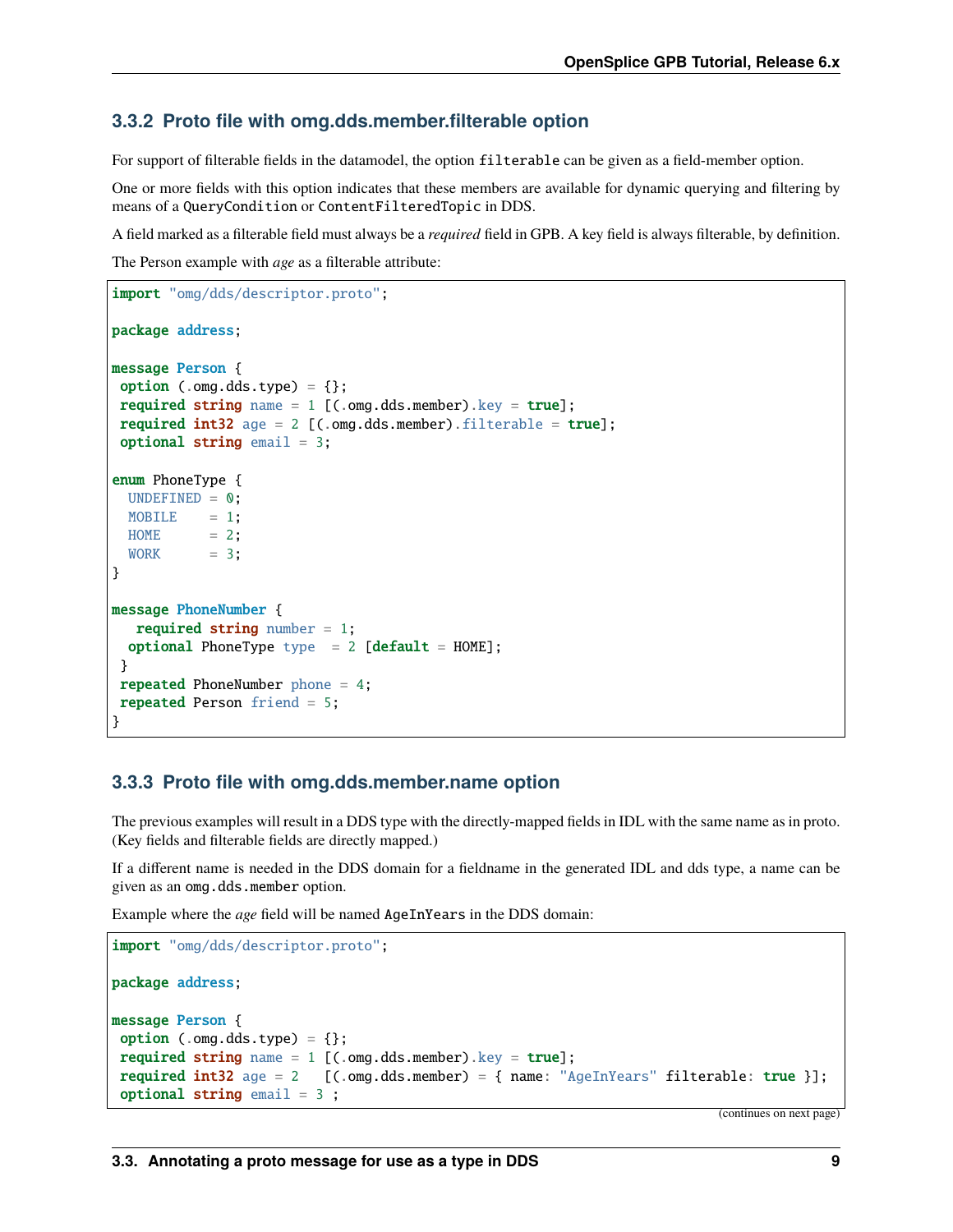```
enum PhoneType {
 UNDEFINED = 0;MOBILE = 1;HOME = 2;WORK = 3;}
message PhoneNumber {
  required string number = 1;
 optional PhoneType type = 2 [default = HOME];
}
repeated PhoneNumber phone = 4;
repeated Person friend = 5;
}
```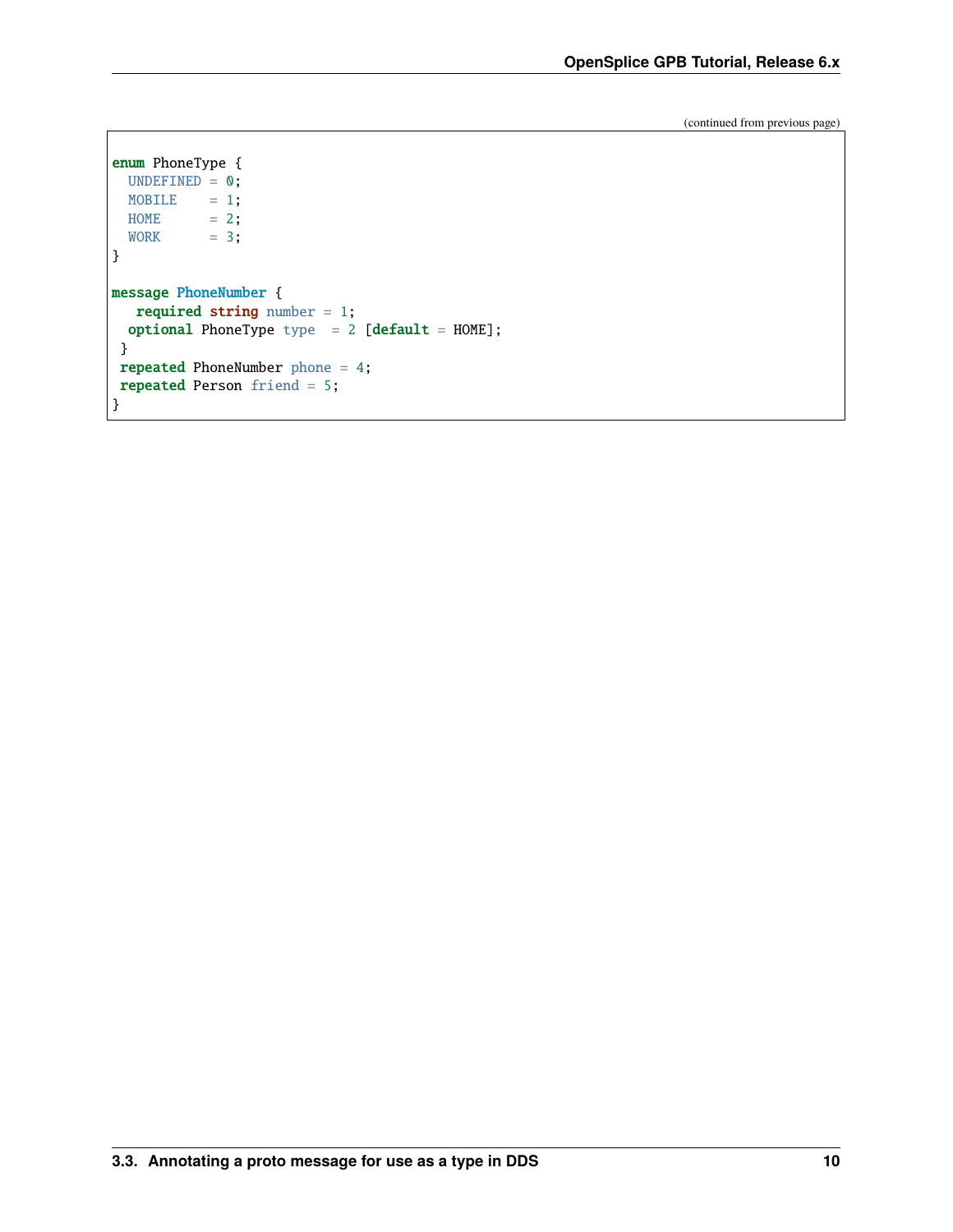**FOUR**

# <span id="page-12-0"></span>**COMPILING THE DATAMODEL WITH THE GPB COMPILER**

Once you've defined your messages, you run the protocol buffer compiler for your application's language on your . proto file to generate data access classes. These provide simple accessors for each field so, for instance, if your chosen language is ISO-C++, running the compiler on the above example will generate a class called *Person*. You can then use this class in your application to populate, serialize, and retrieve *Person* protocol buffer messages.

# <span id="page-12-1"></span>**4.1 DDS-specific GPB-compiler plugin to generate code.**

The GPB compiler can be extended to support new languages *via* so-called plugins. The compiler invokes the plugin while providing the GPB type definition to it in the form of a GPB message. For DDS support the OpenSplice GPBcompiler is delivered with Vortex OpenSplice.

The Vortex OpenSplice IDL compiler is invoked by the OpenSplice GPB-compiler plugin to generate the DDS type including typed DataWriter and DataReader code. Additionally, code is generated to convert an instance of the DDS type to the GPB type and *vice versa*, which hides the DDS type from the application entirely.

# <span id="page-12-2"></span>**4.2 Java 5 example**

#### Java

In this example we assume that a correct OpenSplice environment is set (release.bat has been run).

For creating the DDS-specific code by the GPB compiler the option --ddsjava\_out must be given to the compiler. Also the path to the OpenSplice GPB-compiler must be supplied.

Example:

```
protoc --java_out =outputPath
       --ddsjava_out =outputPath
      --proto_path =PathToProtoFile
      --proto_path =PathToProtoSelf
       --proto_path =PathToOpenSpliceProtoCompiler
      protoFileToCompile
```
- --java\_out gives the path where the GDP generated code will be stored.
- --ddsjava\_out gives the path where the DDS-specific generated code will be stored.
- first --proto\_path: the protoc compiler needs the path where the .proto file is located.
- second  $-\text{proto}\_\text{path}$ : the path where the GPB environment is installed on your local machine.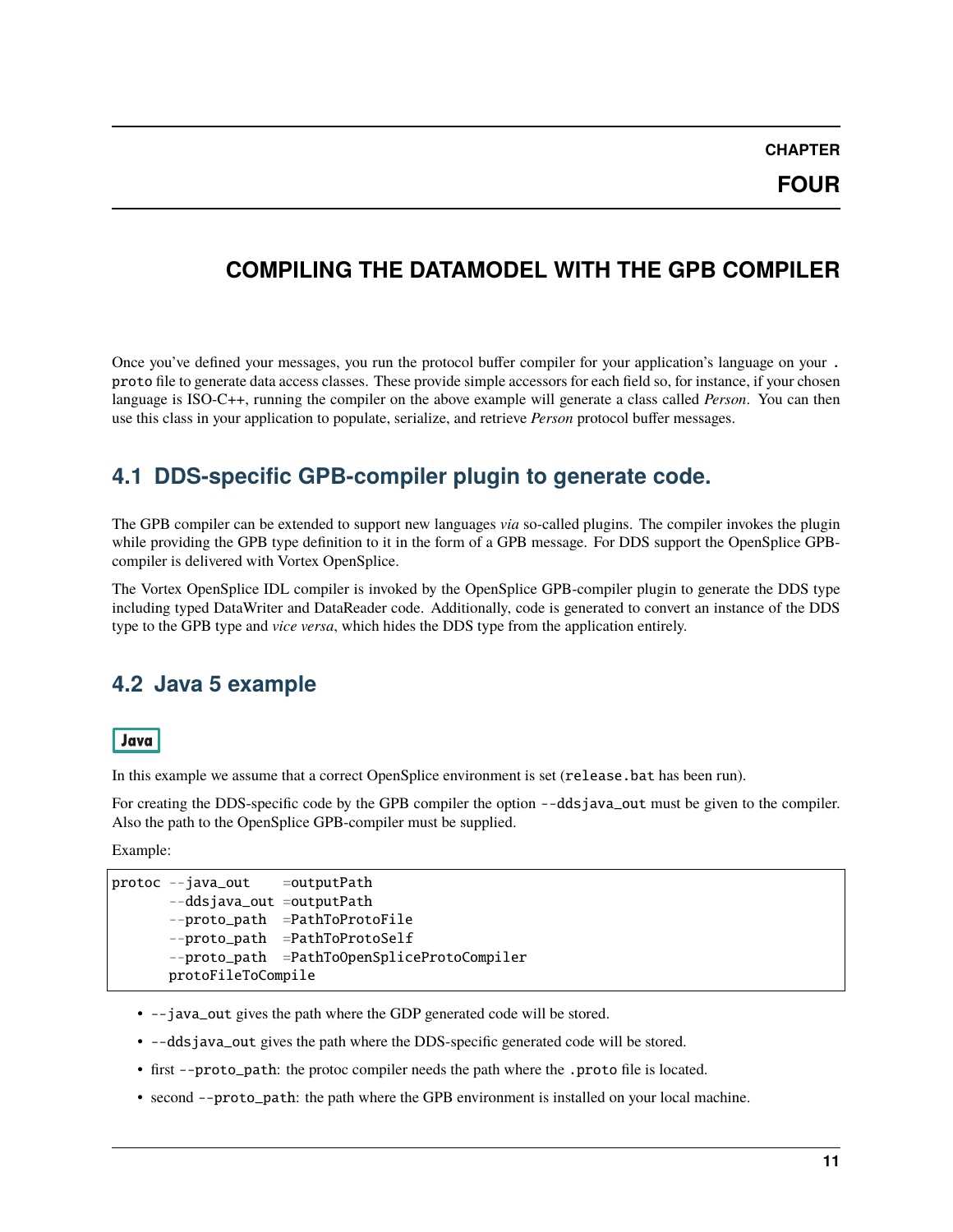- third --proto\_path: specifies the path to the OpenSplice proto descriptor. This is normally \$OSPL\_HOME/ include/protobuf.
- protoFileToCompile the last option is the .proto file.

Assuming that we need the generated code in the ./generated directory and the previous address.proto example is in the current directory, the command will be:

```
protoc --java_out=./generated
       --ddsjava_out=./generated
       --proto_path=./
       --proto_path=$PROTOBUF_HOME/src
       --proto_path=$OSPL_HOME/include/protobuf
       ./address.proto
```
The generated code, in the ./generated directory, can be compiled normally with the Java compiler together with your own written applications.

The only pre-requisite is that \$OSPL\_HOME/jar/dcpssaj5.jar and \$OSPL\_HOME/jar/dcpsprotobuf.jar are in the classpath so that the Java compiler can find the included OpenSplice jar files.

This example is delivered with OpenSplice, and is located in examples/protobuf/java5.

If the generated .idl file is needed by other applications, this file will also be generated in the --ddsjava\_out path if the environment variable OSPL\_PROTOBUF\_INCLUDE\_IDL is set to true.

# <span id="page-13-0"></span>**4.3 C++ example**

### $C++$

In this example we assume that a correct OpenSplice environment is set (so release.bat has been run) For creating the DDS specific code by the GPB compiler the option –ddscpp\_out must be given to the compiler. Also the path to the OpenSplice GPB-compiler must be given. Example:

```
protoc --cpp_out =outputPath
      --ddscpp_out =outputPath
      --proto_path =PathToProtoFile
      --proto_path =PathToProtoSelf
      --proto_path =PathToOpenSpliceProtoCompiler
      protoFileToCompile
```
- --cpp\_out gives the path where the GDP generated code will be stored.
- --ddscpp\_out gives the path where the DDS-specific generated code will be stored.
- first --proto\_path: the protoc compiler needs the path where the .proto file is located.
- second  $-\text{proto}\_\text{path}$ : the path where the GPB environment is installed on your local machine.
- third --proto\_path: specifies the path to the OpenSplice proto descriptor. This is normally \$OSPL\_HOME/ include/protobuf.
- protoFileToCompile the last option is the .proto file.

Assuming that we need the generated code in the ./generated directory and the previous address.proto example is in the current directory, the command will be: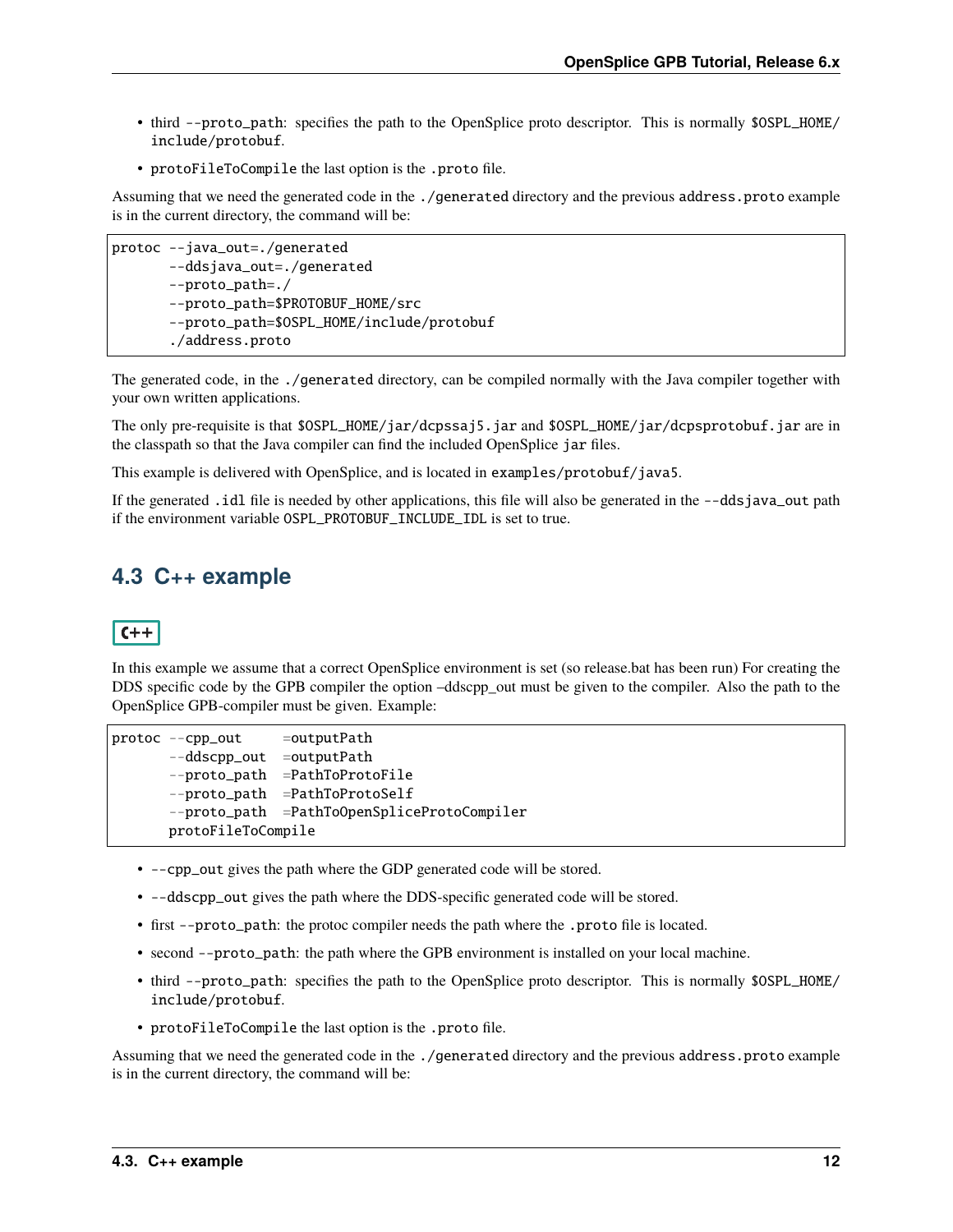protoc --cpp\_out=./generated --ddscpp\_out=./generated --proto\_path=./ --proto\_path=\$PROTOBUF\_HOME/src --proto\_path=\$OSPL\_HOME/include/protobuf ./address.proto

The generated code, in the ./generated directory, can be compiled normally with the C++ compiler together with your own written applications.

This example is delivered with OpenSplice, and is located in examples/protobuf/isocpp2.

If the generated .idl file is needed by other applications, this file will also be generated in the --ddscpp\_out path if the environment variable OSPL\_PROTOBUF\_INCLUDE\_IDL is set to true.

# <span id="page-14-0"></span>**4.4 Tempory IDL file created by the GPB data-model**

The IDL file created for the previous example will contain:

```
module org {
  module omg {
      module dds {
         module protobuf {
            typedef sequence<octet> gpb_payload_t;
         };
      };
  };
};
module address {
    module dds {
        struct Person {
            string name;
            long age;
            string worksFor_name;
            string worksFor_address;
            ::org::omg::dds::protobuf::gpb_payload_t ospl_protobuf_data;
        };
        #pragma keylist Person name worksFor_name
    };
};
```
This idl file is deleted after the idl-pp compiler is finished. If the temporary idl file is needed in other DDS applications (it also usable for other DDS vendors), then the environment variable OSPL\_PROTOBUF\_INCLUDE\_IDL must be set to true to prevent the idl file from being deleted.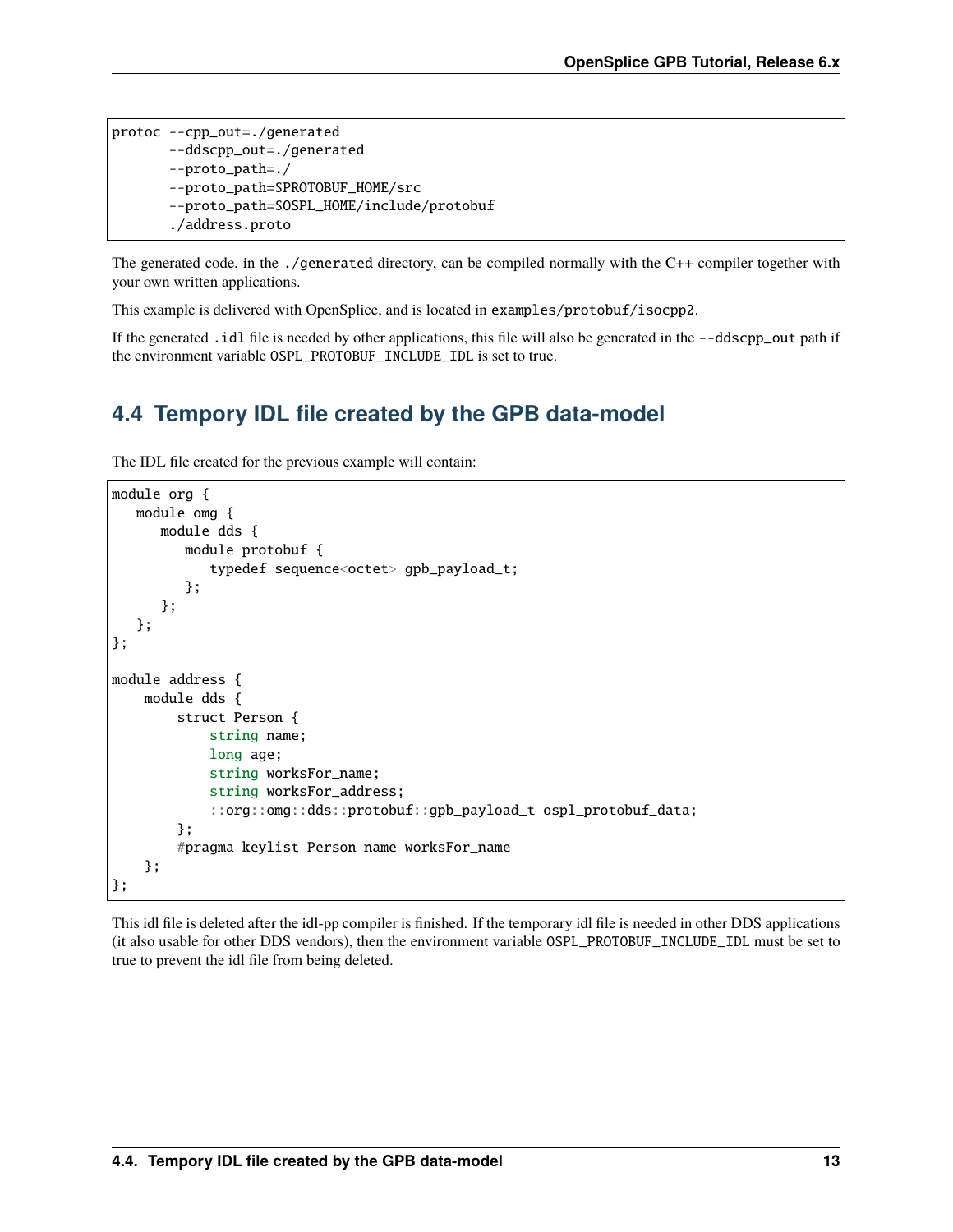**FIVE**

# **USING THE GENERATED API IN APPLICATIONS**

<span id="page-15-0"></span>The DDS API implementation will allow the use of GPB types for DDS transparently, and the generated underlying DDS type will be invisible to the application.

## <span id="page-15-1"></span>**5.1 Protobuf data model**

For the comming example the following proto file is used:

```
import "omg/dds/descriptor.proto";
package address;
message Organisation {
    required string name = 1 [(.omg.dds.member).key = true];
    required string address = 2 [(.omg.dds.member).filterable = true];
    optional Person.PhoneNumber phone = 3;
}
message Person {
  option (.omg.dds.type) = {name: "dds.Person"};
  required string name = 1 [(.omg.dds.member).key = true];
  required int32 age = 2 [(.omg.dds.member) = {filterable: true}];
  optional string email = 3;
  enum PhoneType {
   MOBILE = 0:
   HOME = 1;WORK = 2;
  }
  message PhoneNumber {
    required string number = 1;
    optional PhoneType type = 2 [default = HOME];
  }
  repeated PhoneNumber phone = 4;
  required Organisation worksFor = 5;
}
```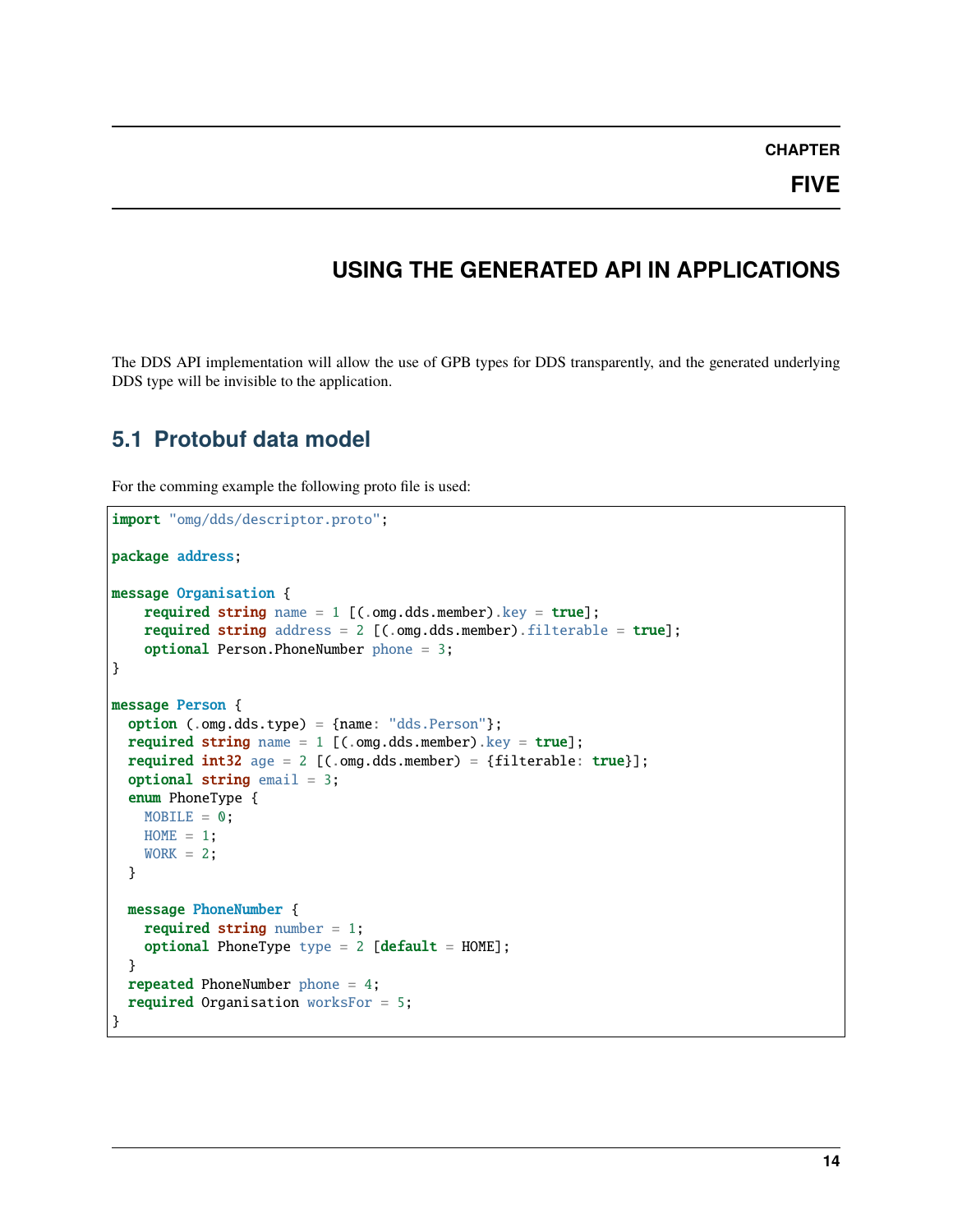# <span id="page-16-0"></span>**5.2 Java**

### Java

In this example we will publish a person *Jane Doe* with one friend, *John Doe*.

The Subscriber example will read this data and print it to the stdout. This example is delivered with OpenSplice, and is located in examples/protobuf/java5.

### **5.2.1 Publisher**

### **Java**

Example Publisher for the generated Person data:

### **5.2.2 Subscriber**

#### Java

Example Subscriber for the generated Person data:

# <span id="page-16-1"></span>**5.3 ISO-C++**

### $\overline{C++}$

In this example the publisher and subscriber are embedded into one file.

The publisher part will publish a person *Jane Doe* with one friend, *John Doe*.

The Subscriber part in this example will read this data and print it to the stdout.

This example is delivered with Vortex OpenSplice, and is located in examples/protobuf/isocpp2.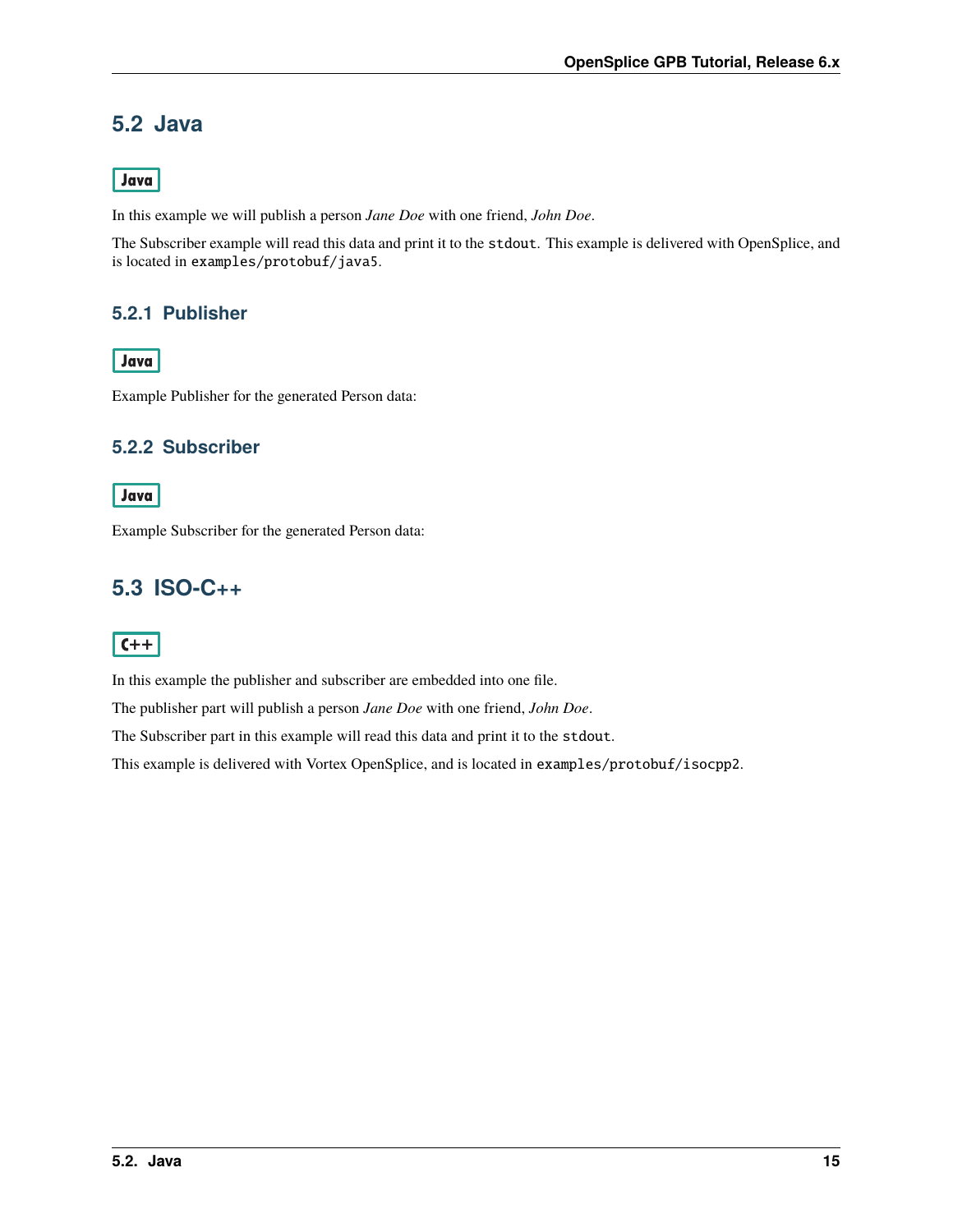# **EVOLVING DATA MODELS**

<span id="page-17-0"></span>It is likely that over time a data model will change; for example, new fields with extra information are often added to an existing data model.

Normally all applications using that data model need to be recompiled against the new (changed) data model in order to be aware of the extra fields. However, when using a data model based on the GPB system, it is possible to add extra fields to the data model and use applications based on the original data model *and* applications based on the new data model in a mixed environment.

It is only possible to combine old and new applications with different data models as long as the required fields are the same. Remember, a key field or a filterable field is always required, so these fields can not be changed or added if it is necessary to combine old and new data models.

In our example we will make a new data model with some extra fields:

- new phonetype: *SKYPE*
- new phoneNumber property: *secret*
- new string for an alias: *facebookname*

Proto file with new options:

```
import "omg/dds/descriptor.proto";
package address;
message Person {
   option (.omg.dds.type); // default type-name will be 'Person'
   required string name = 1 [(.omg.dds.member).key = true];
   required int32 age = 2 [(.omg.dds.member).filterable = true];
   optional string email = 3;
     enum PhoneType {
      UNDEFINED = 0;
      MOBILE = 1;HOME = 2;WORK = 3;
       SKYPE = 4; // **** added SKYPE phonetype enum-value ****
     }
     message PhoneNumber {
       required string number = 1;
       optional PhoneType type = 2 [default = UNDEFINED];
       optional bool secret = 3 [default = false];
        // **** added a new phoneNumber property ****
     }
```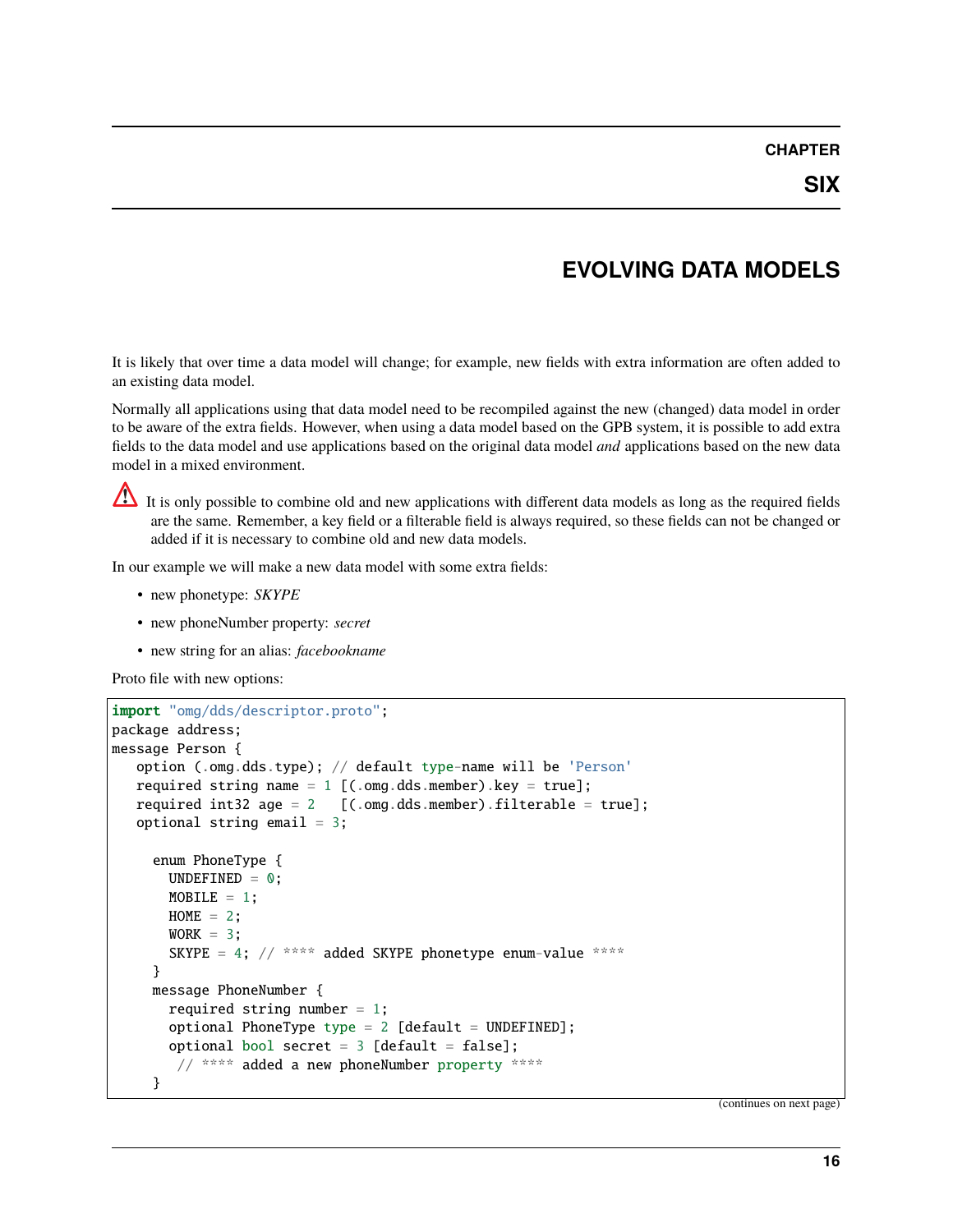```
repeated PhoneNumber phone = 4;
repeated Person friend = 5;
optional string facebookname = 6 [default = "NONE"];
 // **** added alias facebook name ****
```
# <span id="page-18-0"></span>**6.1 Old publisher and old subscriber**

Data printed by subscriber program:

}

Name  $=$  Jane Doe Age  $= 23$ Email = jane.doe@somedomain.com Phone = 0123456789 (HOME) Friend: Name = John Doe Age  $= 35$ Email = john.doe@somedomain.com

### <span id="page-18-1"></span>**6.2 New publisher and new subscriber**

Data printed by subscriber program:

```
Name = Jane Doe
Facebook = Jane123Age = 23Email = jane.doe@somedomain.com
Phone = 0123456789 (HOME) secret=false
Phone = 0612345678 (MOBILE) secret=true
Phone = splicer (SKYPE) secret=false
Friend:
  Name = John Doe
  Facebook = NONE
  Age = 35Email = john.doe@somedomain.com
```
### <span id="page-18-2"></span>**6.3 Old publisher and new subscriber**

New subscriber gets default values for absent fields:

```
Name = Jane Doe
Facebook = NONE
Age = 23Email = jane.doe@somedomain.com
Phone = 0123456789 (HOME) secret=false
Friend:
```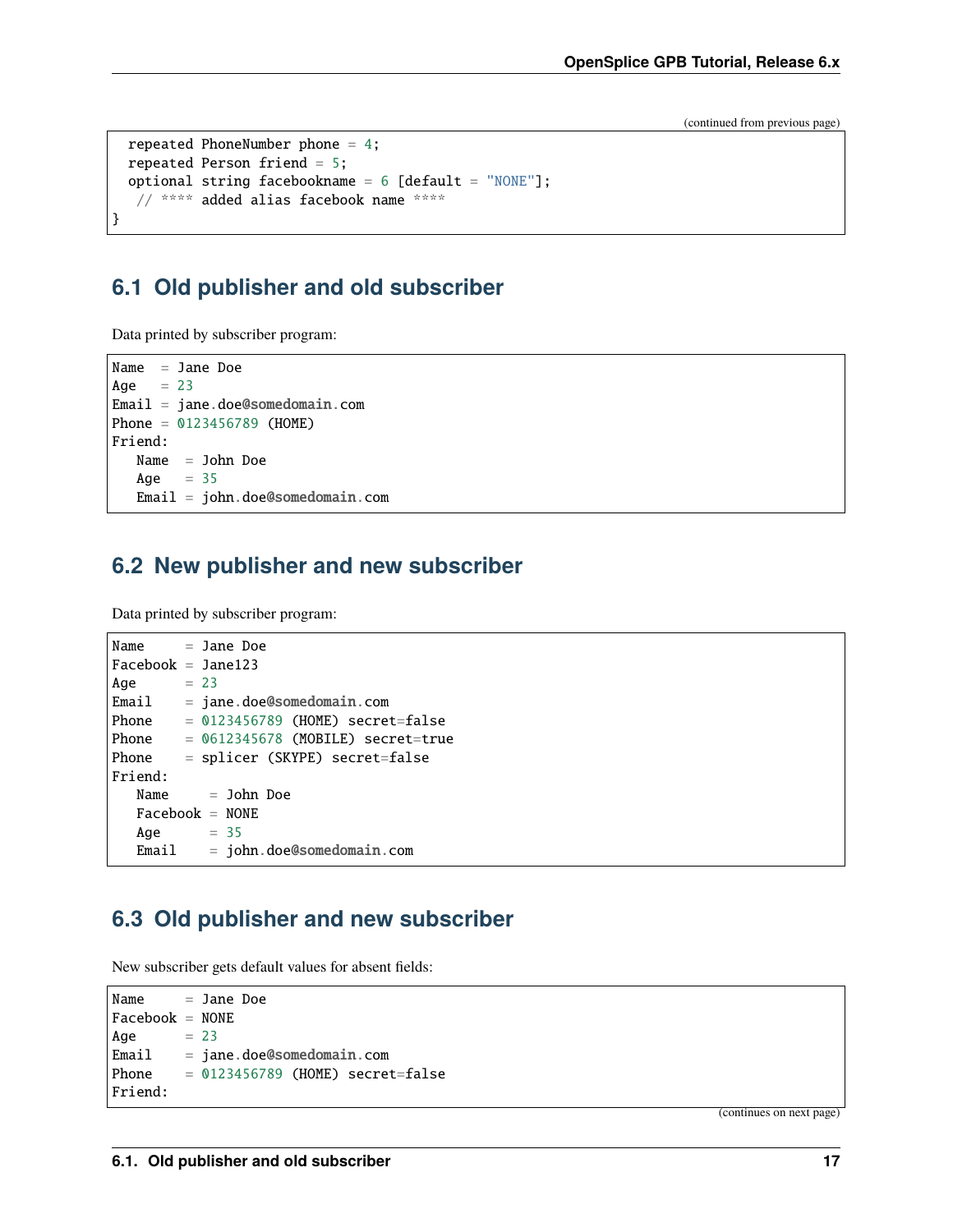```
Name = John Doe
Facebook = NONE
Age = 35Email = john.doe@somedomain.com
```
# <span id="page-19-0"></span>**6.4 New publisher and old subscriber**

Old subscriber doesn't understand the SKYPE phonetype so reverts to the default UNDEFINED phonetype.

Read data in old subscriber:

```
Name = Jane Doe
Age = 23Email = jane.doe@somedomain.com
Phone = 0123456789 (HOME)
Phone = 0612345678 (MOBILE)
Phone = splicer (UNDEFINED)
Friend:
  Name = John Doe
  Age = 35Email = john.doe@somedomain.com
```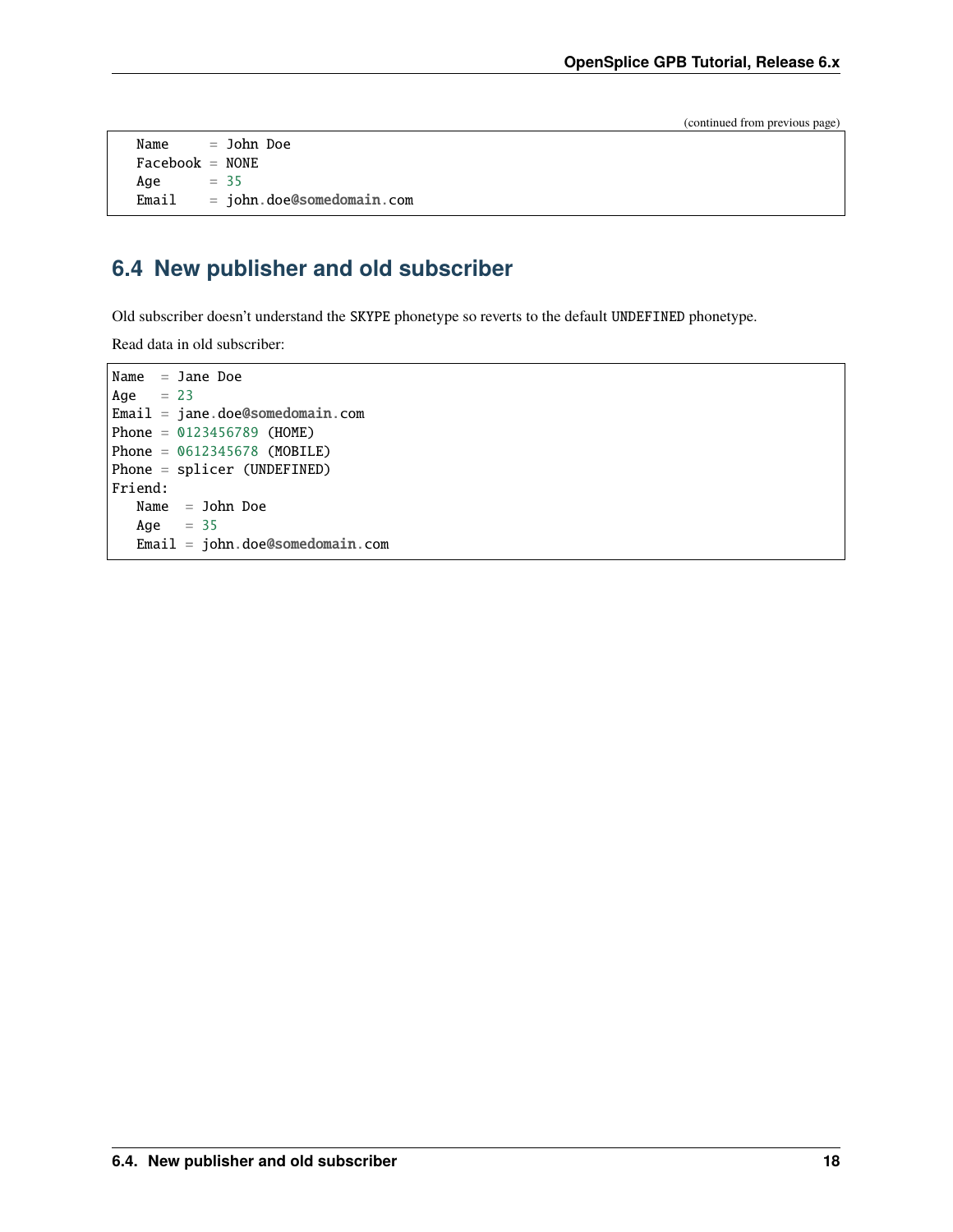### **SEVEN**

# **CONTACTS & NOTICES**

# <span id="page-20-1"></span><span id="page-20-0"></span>**7.1 Contacts**

#### **ADLINK Technology Corporation**

400 TradeCenter Suite 5900 Woburn, MA 01801 USA Tel: +1 781 569 5819

#### **ADLINK Technology Limited**

The Edge 5th Avenue Team Valley Gateshead NE11 0XA UK Tel: +44 (0)191 497 9900

#### **ADLINK Technology SARL**

28 rue Jean Rostand 91400 Orsay France Tel: +33 (1) 69 015354

Web: <https://www.adlinktech.com/en/data-distribution-service> Contact: <https://www.adlinktech.com/en/data-distribution-service> E-mail: [ist\\_info@adlinktech.com](mailto:ist_info@adlinktech.com) LinkedIn: <https://www.linkedin.com/company/79111/> Twitter: [https://twitter.com/ADLINKTech\\_usa](https://twitter.com/ADLINKTech_usa) Facebook: <https://www.facebook.com/ADLINKTECH>